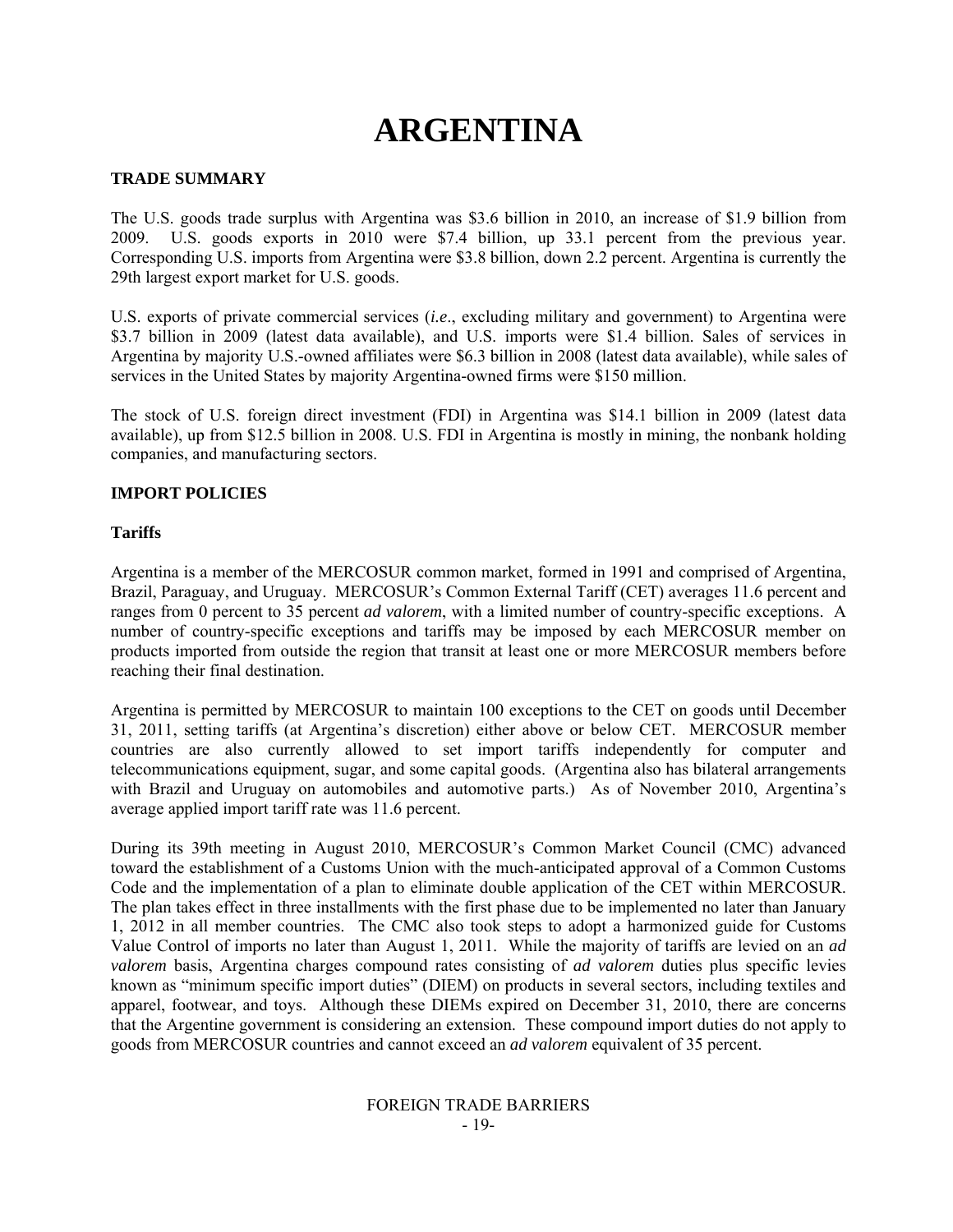#### **Nontariff Barriers**

Argentina has imposed a growing number of customs and licensing procedures and requirements since October 2008 that, combined with a series of measures implemented in mid-2007, can make importing U.S. products and products from third-country affiliates of U.S. companies more difficult. The measures include additional inspections, port-of-entry restrictions, expanded use of reference prices, automatic and non-automatic licenses, and requirements for importers to have invoices notarized by the nearest Argentine diplomatic mission when imported goods are below reference prices. A number of U.S. companies with operations in Argentina have expressed concerns that the measures implemented in October 2008 and subsequently have delayed imports and made imports of intermediate and final goods from U.S. companies and their third-country affiliates more costly and, in some cases, nearly impossible. In response to U.S. Government inquiries, Argentine government officials have asserted that all of these measures are nondiscriminatory and WTO-consistent.

Argentina prohibits the import of many used capital goods. Local legislation requires compliance with strict conditions on the entry of those used capital goods that are allowed, which are also subject to import taxes up to 28 percent and a 0.5 percent statistical tax. Argentina has carved out exceptions for some industries (*e.g.*, graphics, printing, machine tools, textiles, and mining), enabling importation of used capital goods at a 0 percent import tax. The Argentina-Brazil Bilateral Automobile Pact also bans the import of used self-propelled agricultural machinery, unless it is rebuilt. Argentina prohibits the importation and sale of used or retreaded tires (but in some cases allows remolded tires), used or refurbished medical equipment, including imaging equipment, and used automotive parts. Argentina generally restricts or prohibits the importation of any remanufactured good, such as remanufactured automotive parts, earthmoving equipment, medical equipment, and information and communications technology products.

Starting in April 2010, importers have reported delays in the approval of certificates of free sale for imported food products by the Instituto Nacional de Alimentos (INAL) – a division in Argentina's equivalent of the U.S. Food and Drug Administration. The certificate is necessary to import food products into Argentina. While there is no formal regulation restricting imports, approval of the certificate is reportedly conditioned on an absence of a domestic substitute of the product. Additionally, in 2010, Argentine policymakers reportedly began requiring companies to invest domestically or commit to export an equal amount in order to import.

#### *Antidumping*

According to World Trade Organization (WTO) figures, Argentina has initiated over 30 antidumping investigations since October 2008. Provisional duties have been applied in several cases. Affected goods include textiles, clothing (including footwear), and metal products, mostly from major trading partners Brazil and China. According to the WTO, only one other country initiated more antidumping investigations between January and April 2010 than Argentina.

Argentina initiated an antidumping investigation on coated paper and paperboard from the United States on December 15, 2010.

## *Import Licensing*

Since October 2008, the government of Argentina has significantly expanded the list of products subject to both automatic and non-automatic import licensing. In 2009 and 2010, Argentina continued and expanded the use of non-automatic licenses to protect what Argentina characterizes as "sensitive sectors with policy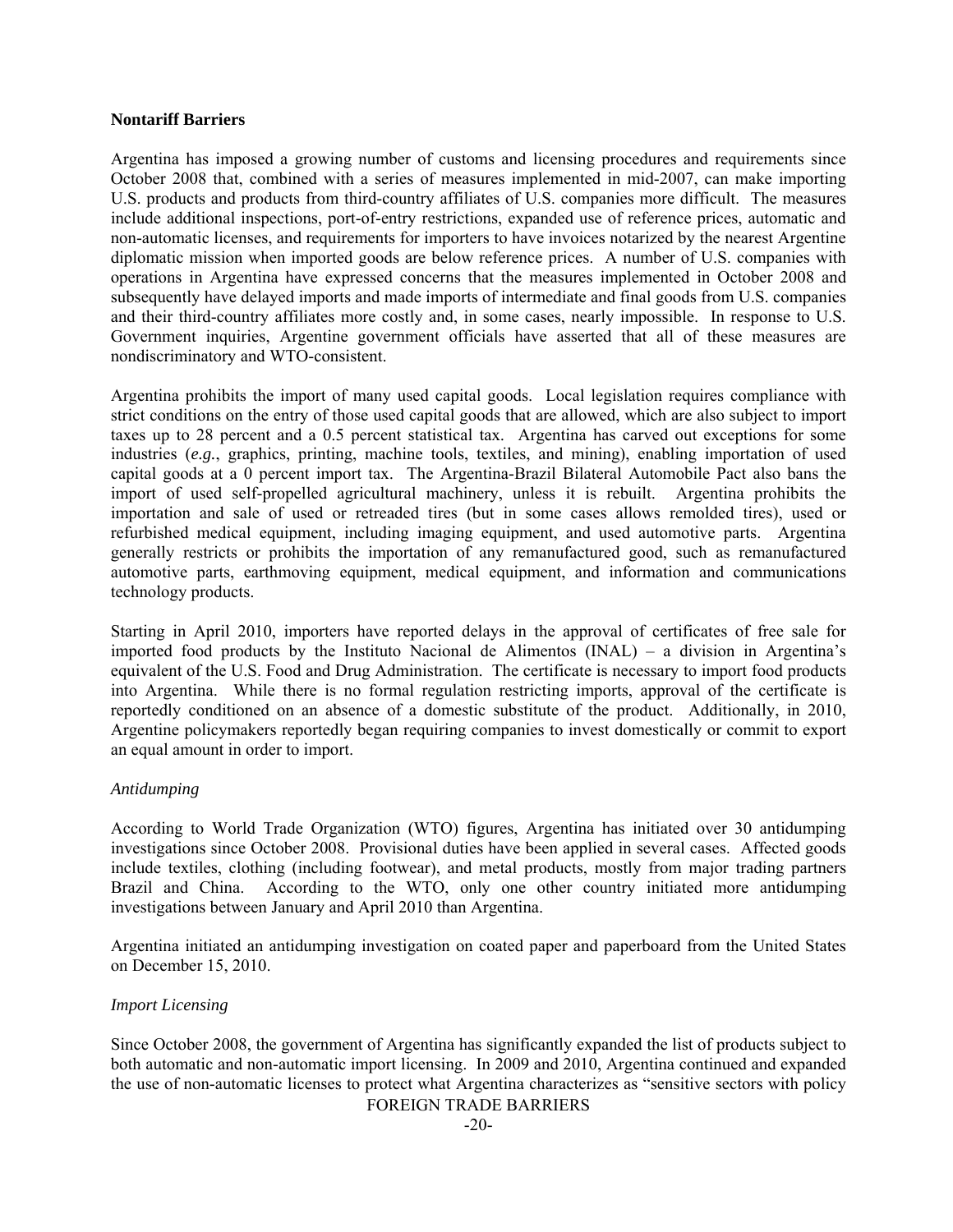instruments approved by the WTO." U.S industry representatives have complained that the time for ruling on non-automatic licenses often extends beyond 60 days to 100 days or more, partly due to a backlog of license applications. Obtaining a license is burdensome and requires multiple duplicative reviews by several different government offices. Once issued, the certificates are valid for 60 days.

According to the most recently available official information, over 600 tariff lines are currently subject to non-automatic licenses. Of the products subject to the non-automatic licenses, almost 50 percent are textile products, yarn, and fabrics. However, a broad range of other sectors has been targeted, including metallurgical products, chemical products, general and special purpose machinery, and consumer goods.

Since 2005, the government of Argentina has also required non-automatic import licenses for toys and shoes. Shoe import licenses are valid for only 120 days and according to exporters, obtaining them involves burdensome procedures. The government of Argentina says this requirement is needed for informational purposes. Some U.S. companies, however, claim it is designed to delay footwear imports.

Another measure, Disposition 16/2008 of November 2008, imposed automatic license requirements on 1,200 different types of consumer goods, which collectively represented approximately seven percent of total imports in 2007. Products affected include food and drink, pet food, computer and audio equipment, cars, bicycles, cameras, mattresses, telephones, toys, and watches. The licenses are issued 48 to 72 hours after application and are described as statistical requirements. Companies have reported not being granted import licenses unless they commit to export from or invest in Argentina. They also claim that they are prevented access to parts of the Argentine market.

In February 2010, Argentina and Brazil agreed to study non-automatic licenses currently in force in both countries and to find ways to make the licensing regimes less burdensome. No further announcements have followed, and in August 2010 the Argentine press reported delays in the approval of non-automatic licenses for agricultural machinery, which mostly affects exports from Brazil. Brazil accounts for 50 to 60 percent of total Argentine imports of agricultural machinery (\$620 million in 2010, according to private estimates), while the United States accounts for17.3 percent.

Due to a surge in demand between March and June 2010, driven by strong economic growth, the government of Argentina agreed with local industry representatives from the automotive and agriculture machinery industries to suspend non-automatic licenses on truck tires and agricultural machinery.

In February 2011, Argentina expanded the list of products requiring non-automatic licenses to include approximately 200 more products. The Minister of Industry stated in a press release that this increase is designed to help domestic manufacturers and boost local production.

## *Customs Valuation*

Argentina currently applies reference values to over 24,000 imported products. The stated purpose of reference pricing is to prevent under-invoicing, and authorities establish benchmark unit prices for customs valuation purposes for certain goods that originate in and/or are imported from specified countries. These benchmarks establish a minimum price for market entry and dutiable value. Importers of affected goods must pay duties calculated on the reference value, unless they can prove that the transaction was conducted at arm's-length. Private estimates indicate that approximately 24,000 products are currently subjected to reference prices for Argentine customs purposes.

FOREIGN TRADE BARRIERS Customs External Note 57 of 2007, which the government of Argentina indicated was designed to discourage under-invoicing and fraudulent under-payment of customs duties, requires importers of any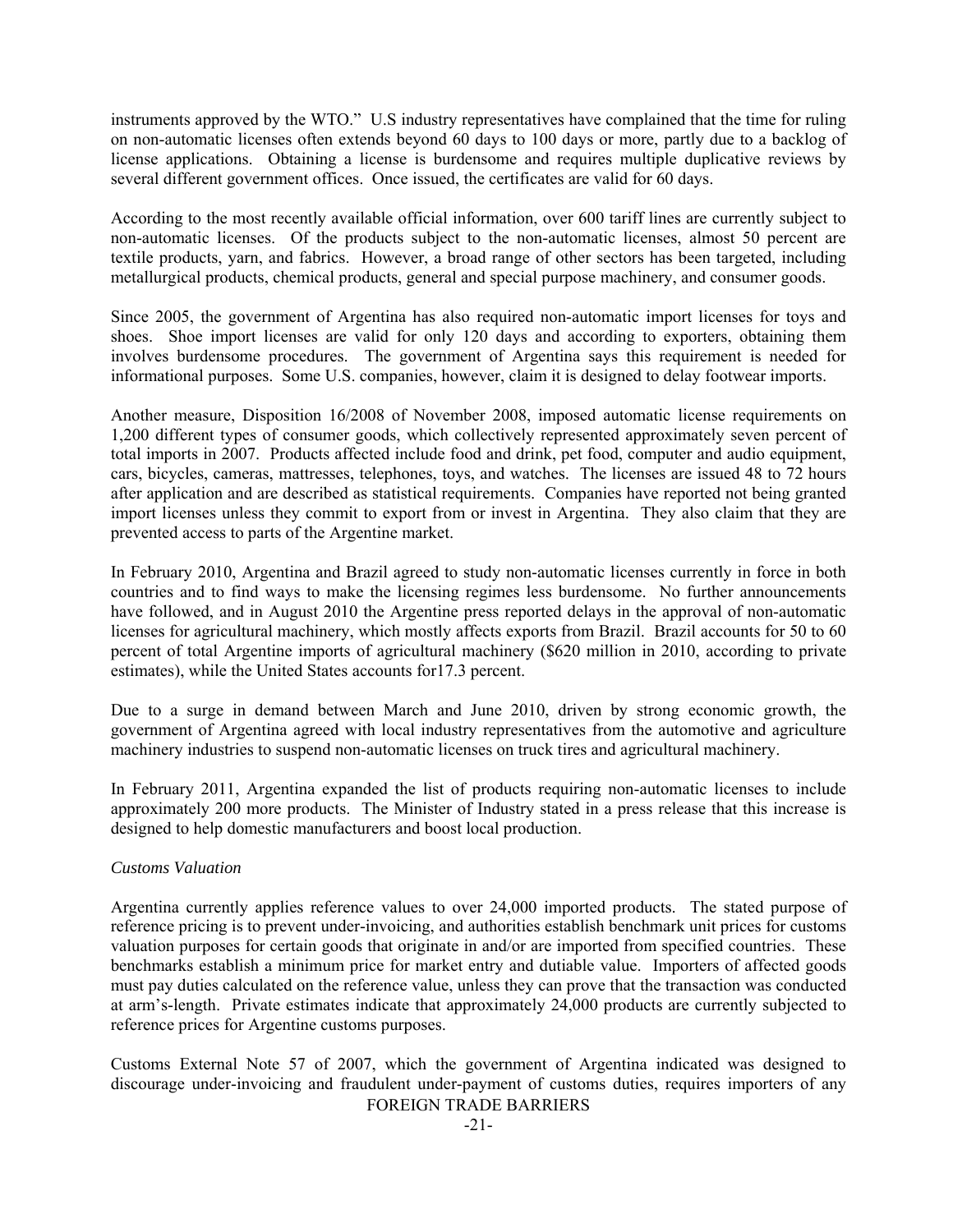goods from designated countries that are invoiced below the reference prices to have the invoice validated by both the exporting country's customs agency and the appropriate Argentine Embassy or Consulate in that country. The government of Argentina has made the list of reference prices and applicable countries (the Annex to Customs External Note 58) available at:

http://www.infoleg.gov.ar/infolegInternet/anexos/130000-134999/131630/notaext58-2007-sup.doc.

Customs External Notes 87/2008 of October 2008 and 15/2009 of February 2009 establish administrative mechanisms that restrict the entry of products deemed sensitive, such as textiles, apparel, footwear, toys, electronic products, and leather goods The stated purpose of the measures is to prevent under-invoicing. While restrictions are not country specific, they are to be applied more stringently to goods from countries considered "high risk" for under-invoicing, and to products considered at risk for under-invoicing as well as trademark fraud. The full text of Note 87/2008 can be found at:

http://www.infoleg.gov.ar/infolegInternet/anexos/145000-149999/145766/norma.htm.

Resolution 2783/2010 of February 2010 set reference values for the import of some tariff lines of glassware for table/kitchen from several countries, including the United States. The full text of Resolution 2783/2010 can be found at:

http://www.infoleg.gov.ar/infolegInternet/anexos/160000-164999/164881/norma.htm. In 2009, U.S. imports into Argentina falling under the affected tariff lines totaled \$260,000.

*Ports of Entry* 

Argentina restricts entry points for several classes of goods. Customs Resolution 52 of 2007 and subsequent resolutions restrict the ports of entry for numerous items, including sensitive goods classified in 20 Harmonized Tariff Schedule (HTS) chapters (*e.g.,* textiles, shoes, electrical machinery, metal and certain other manufactured goods, and watches), via specialized customs procedures for these goods. Resolution 52 was itself a modification of the 2005 General Resolution 1924, which implemented specialized customs treatment for textiles, footwear, and toys.

With Resolution 52, partial limitations on ports of entry were also applied to plastic household goods, leather cases and apparel, porcelain and ceramic tableware and ornaments, household glass goods, imitation jewelry, household appliances, pots and pans, computers, car parts, motorcycles and parts, bicycles and parts, lamps, and toys. The government of Argentina has listed products limited to certain ports of entry and the ports of entry applicable to those products at:

http://www.infoleg.gov.ar/infolegInternet/anexos/130000-134999/131847/norma.htm.

Depending on their country of origin, many of these products are also subject to Customs External Note 58 of 2007, which revised some reference prices and set new ones on over 7,000 tariff lines. This Note expanded selective, rigorous "red channel" inspection procedures (via Resolution 1907 of 2005 and amplified by Customs External Note 55 in 2007) to a broader range of goods and requires importers to provide guarantees for the difference of duties and taxes if the declared price of an import is lower than its reference price.

Since the first measure regarding the limitation of ports of entry was formally announced, several provincial and national legislative authorities have requested the elimination or modification of the specialized customs scheme. Through Resolutions  $3/2010$  and  $37/2010$  of February and June 2010, respectively, the government of Argentina increased the number of authorized ports of entry for certain products.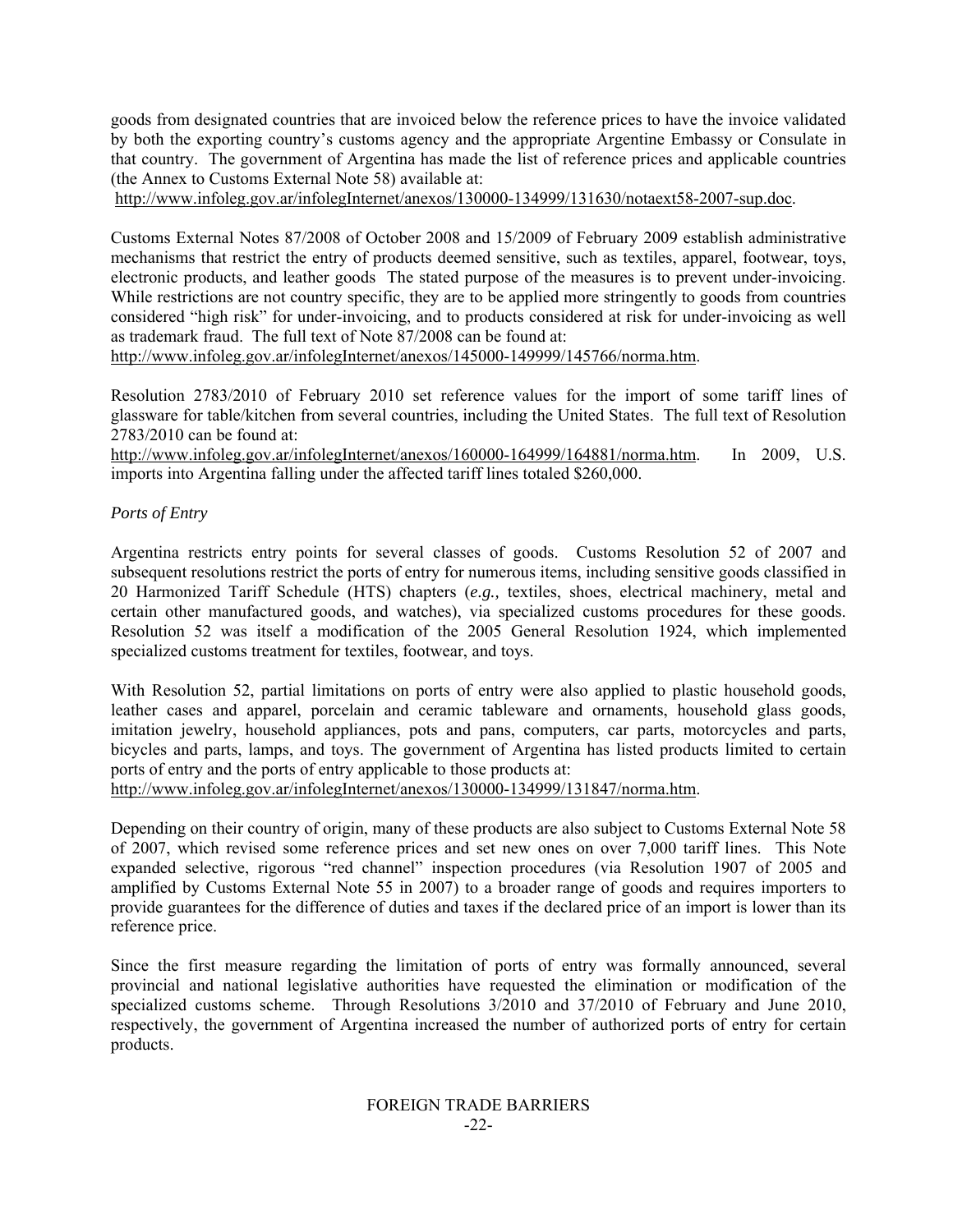Since 2005, the government of Argentina has requested private sector companies to negotiate and abide by sector-specific voluntary price caps aimed at limiting price increases, especially on Argentina's basic consumption basket components. Sectors in which voluntary price accords have been negotiated include a variety of foodstuffs, personal hygiene and cleaning products, and pharmaceuticals. The government, which had largely frozen public utility electricity and natural gas rates since 2002, has recently allowed selective increases targeting industrial and other large users, and is starting to allow increases for consumers.

#### *Customs Procedures*

Certificates of origin have become a key element in Argentine import procedures because of antidumping measures, criterion values, and other restrictions with a geographic consideration. In August 2009, Argentina's Federal Administration for Public Revenue (AFIP) revised certificate of origin requirements for a long list of products with non-preferential origin treatment through External Note 4. These additions referred mainly to certain organic chemicals, tires, bicycle parts, flat-rolled iron and steel, certain iron and steel tubes, air conditioning equipment, wood fiberboard, most fabrics (wool, cotton, other vegetable, etc.), carpets, most textiles (knitted, crocheted, etc.), apparel, footwear, metal screws and bolts, furniture, toys and games, brooms, and brushes. To receive the MFN tariff rate, the certificate of origin must be certified by an Argentine consulate. The certificate is valid for 180 days, which has proven problematic for some companies that import goods subject to non-automatic licenses, and companies report that the major delays in obtaining an import license often put them over the 180-day validity period for the certificate of origin.

The import-export regulations applied to couriers were most recently modified in 2005 via AFIP Resolution 1811, which reduced the maximum value of express delivery service shipments for which simplified customs clearance procedures are applied from \$3,000 to \$1,000. Additionally, couriers are now considered importers and exporters of goods, rather than transporters, and also must declare the tax identification codes of the sender and addressee, both of which render the process more time consuming and costly. These regulations increase the cost not only for the courier, but also for users of courier services. The U.S. Government has raised these policies with the Ministry of Federal Planning, Public Investment and Services, the Directorate of Customs, and the National Administration of Civil Aviation.

## **EXPORT POLICIES**

Following the 2002 currency devaluation, the government of Argentina imposed export taxes on all but a few exports, including significant export taxes on key hydrocarbon and agricultural commodities, to generate revenue, increase domestic supplies, and constrain domestic price increases. In many cases, the export tax for raw materials is set higher than the sale price of the processed product to encourage development of domestic value-added production. Crude hydrocarbon export taxes are indexed to world commodity benchmarks. Total export tax revenue in 2009 was equal to 15.7 percent of the value of all Argentine exports (down from 16.3 percent in 2008), including goods not subject to export taxes. In 2009, when a severe drought affected agricultural production, export taxes predominantly came from oil and energy exports, accounting for 12 percent of total tax collection.

FOREIGN TRADE BARRIERS Despite proposals within and without the Argentine Congress to reduce or eliminate export taxes, the taxes continue to be actively supported and managed by the government of Argentina, and remain a major source of fiscal revenue. The following major agricultural commodities are currently subject to export taxes: soybeans at 35 percent; soybean oil and soybean meal at 32 percent; sunflower seeds at 32 percent; sunflower meal and sunflower oil at 30 percent; wheat at 23 percent; and corn at 20 percent. The export tax on pure biodiesel was 20 percent in 2010, with a 2.5 percent rebate. The difference in tax rates between raw and processed products appears to create large incentives to process those commodities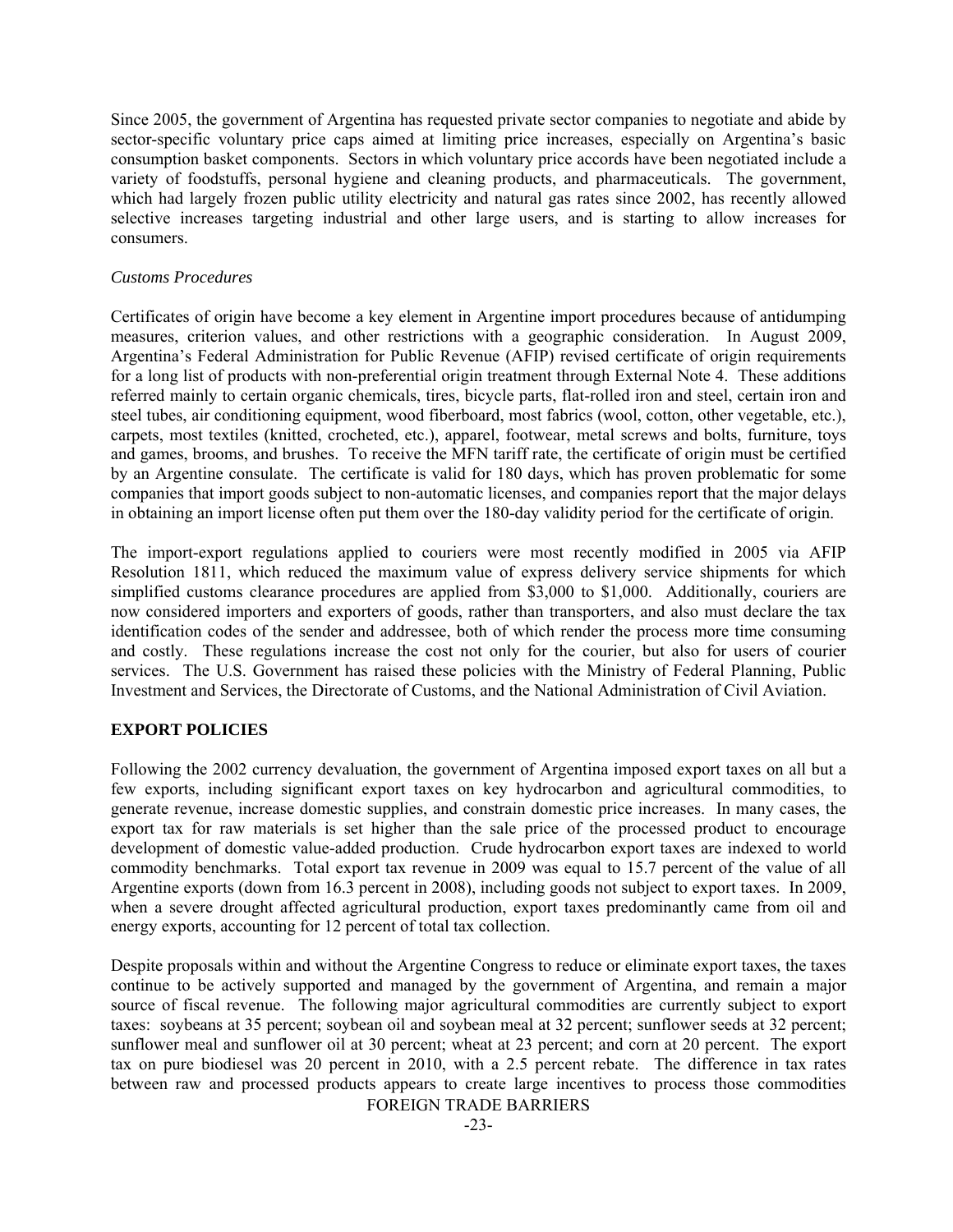locally – particularly for soybeans, which are turned into oil and in turn provide the feedstock for Argentina's rapidly growing biodiesel industry.

The Common Customs Code (CCC), approved during the 39th MERCOSUR Common Market Council (CMC) meeting in August 2010, which still needs to be ratified and enacted by member states, also restricts new export taxes. Although the CCC does not overturn existing export tax policies (Decision 27/2010, Article 157, Item b.4), it restricts future taxes and anticipates a transition to a common export tax policy.

## **Export Registrations**

In addition to applying high export taxes, the government of Argentina requires export registration for major commodities before an export sale can be shipped. The National Organization of Control of Agricultural Commercialization (ONCCA) administers the Registry of Export Operations for meat, grain (including vegetable oils), and dairy products under the provisions of Resolution 3433/2008 of August 27, 2008. All exports must be registered and the government has the authority to reject or delay exports depending on domestic price and supply conditions. This process has been used to control the quantity of goods exported, thereby guaranteeing domestic supply. Export registrations of wheat, corn, beef, and dairy products continue to be subject to periodic restrictions to guarantee domestic supplies. As of November 2010, registrations were open for all major commodities. Resolution 7552/2009 of October 2009 establishes mandatory domestic supply levels for corn and wheat (8 million tons and 6.5 million tons, respectively), which must be maintained in the domestic market in order for export registrations to be granted for those commodities. Resolution 7552/2009 eliminated restrictions for wheat and corn exports, principally for exporters and producers participating in an agreement to precondition exports on satisfaction of domestic market needs.

Argentina imposes time restrictions on grain and oilseed exports depending on when the export tax is paid. Under applicable regulations, export permits are valid for 45 days after registration is approved, if the export tax is paid at time of export. Up to 365 days for corn and wheat, and 180 days for soybean and sunflowers products, are allowed if the exporter pays 90 percent of the export tax at the time the export license is approved.

## **GOVERNMENT PROCUREMENT**

Law 25551 of 2001 establishes a national preference for local industry for most government purchases where the domestic supplier bid, depending on the size of the company, is no more than five percent to seven percent higher than the foreign bid. The preference applies to tender offers by all government agencies, public utilities, and concessionaires. There is similar legislation at the provincial level. These preferences serve as barriers to participation by foreign firms.

Argentina is not a signatory to the WTO Agreement on Government Procurement, but it is an observer to the WTO Committee on Government Procurement.

# **INTELLECTUAL PROPERTY RIGHTS (IPR) PROTECTION**

Argentina was listed on the Priority Watch List in the 2010 Special 301 report. Key concerns cited in the report relate to the need to strengthen IPR enforcement to combat the widespread availability of pirated and counterfeit products. Although cooperation continues between Argentina's enforcement authorities and U.S. industry, stronger IPR enforcement actions to combat the widespread availability of pirated and counterfeit products are needed. Problems persist in the civil and criminal enforcement areas, including

FOREIGN TRADE BARRIERS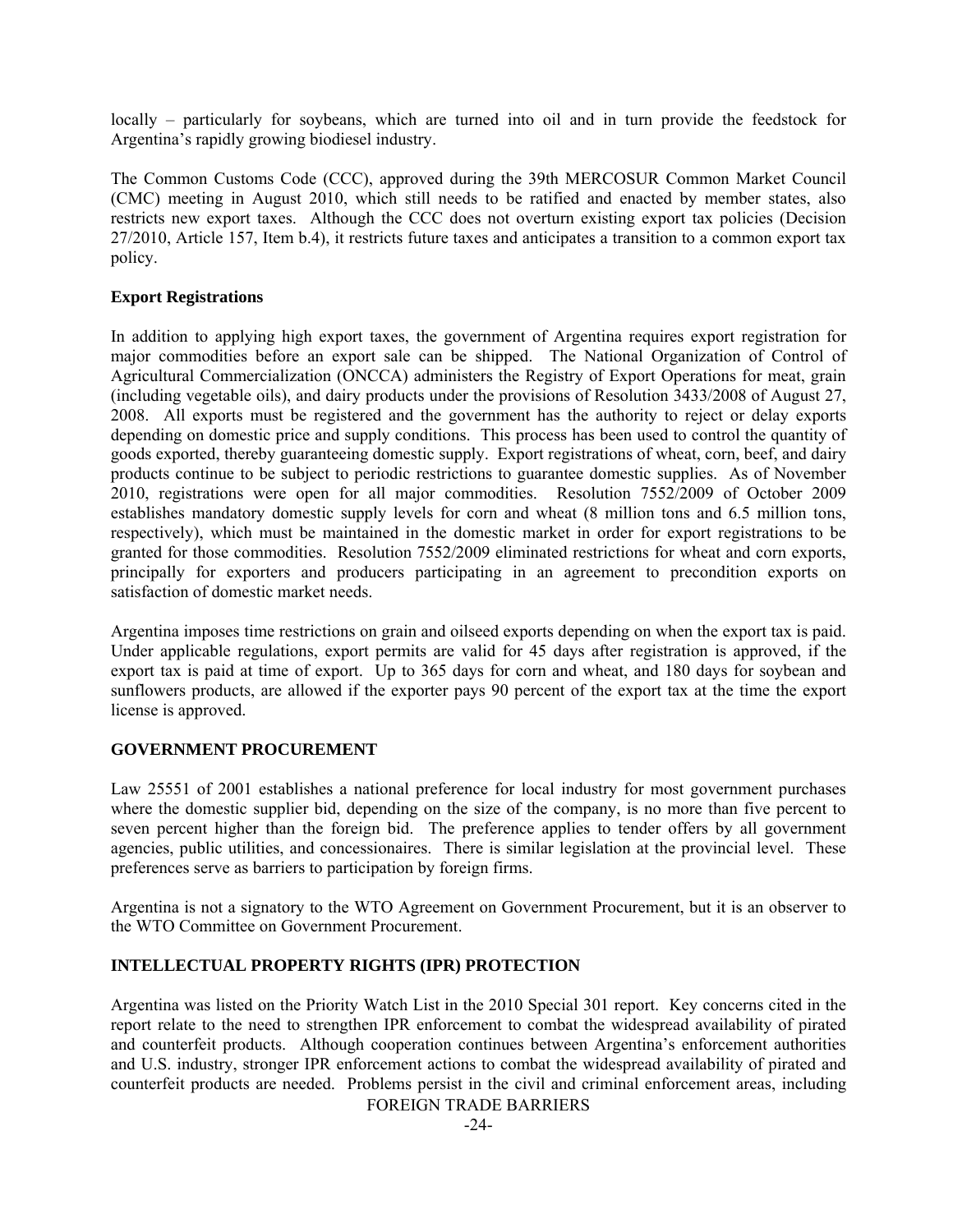civil damages that have not proven to be a deterrent to piracy and counterfeiting. In criminal cases, delays in the adjudication of IPR infringement cases are common, and there is a reluctance to impose stronger penalties, such as incarceration, for repeated and/or serious violations. Argentina also continues to face a backlog of patent applications and does not provide adequate protection against unfair commercial use of undisclosed test and other data generated to obtain marketing approval for pharmaceutical products. In addition, Argentina lacks an effective system to prevent the issuance of marketing approvals for unauthorized copies of patented pharmaceutical products.

## **SERVICES BARRIERS**

## **Audiovisual Services**

U.S. industry remains concerned with the added costs associated with exporting movies to Argentina due to measures governing the showing, printing, and dubbing of films, and the practice of charging *ad valorem* customs duties on U.S. exports based on the estimated value of the potential royalty generated from the film in Argentina rather than on the value of the physical materials being imported.

On October 10, 2009, the Argentine Congress passed a law for regulation of audiovisual communication services, Law 26.522. Although the government of Argentina has already promulgated regulations to implement Law 26.522, some provisions are suspended pending judicial decisions. Some U.S. companies have raised concerns regarding several aspects of the law, which could potentially discriminate between national and foreign investors. Law 26.522 establishes, non-retroactively, a cap of 30 percent foreign capital ownership in media outlets, a minimum national content of 60 percent to 70 percent, an obligation to include all signals owned totally or partially by the national government, a minimum screen quota for Argentine movies, and a fee on foreign programmers in the amount of 0.5 percent of annual revenue for acquiring Argentine films. Foreign media operations are given different tax treatment from local companies and the law also imposes a limit on the number of broadcasting licenses (based on geography and market segment) in the hands of a single licensee.

## **Financial Services**

Argentina limits lending by foreign bank branches based on local paid-in capital, as opposed to the parent bank's capital.

## **INVESTMENT BARRIERS**

The Argentine parliament approved a bill to nationalize Argentina's private pension system and transfer pensioner assets to the government social security agency in November 2008. Compensation to investors in the privatized pension system, including to U.S. investors, is still pending and under negotiation.

## **Exchange and Capital Controls**

Hard currency earnings on exports, both from goods and services, must be converted to pesos in the local foreign exchange market, with some exceptions. There are limits set on the total amount of export income that may remain in foreign currency. For example, the maximum foreign exchange clearance allowed for hydrocarbon exports is 30 percent of total revenues. There is no maximum for exports of certain minerals, re-exports of some temporary imports, and exports to Argentine foreign trade zones.

FOREIGN TRADE BARRIERS Time limits to fulfill the obligation to convert to pesos range from approximately 60 days to 360 days for goods (depending on the goods involved) and 15 days for services. For certain capital goods and situations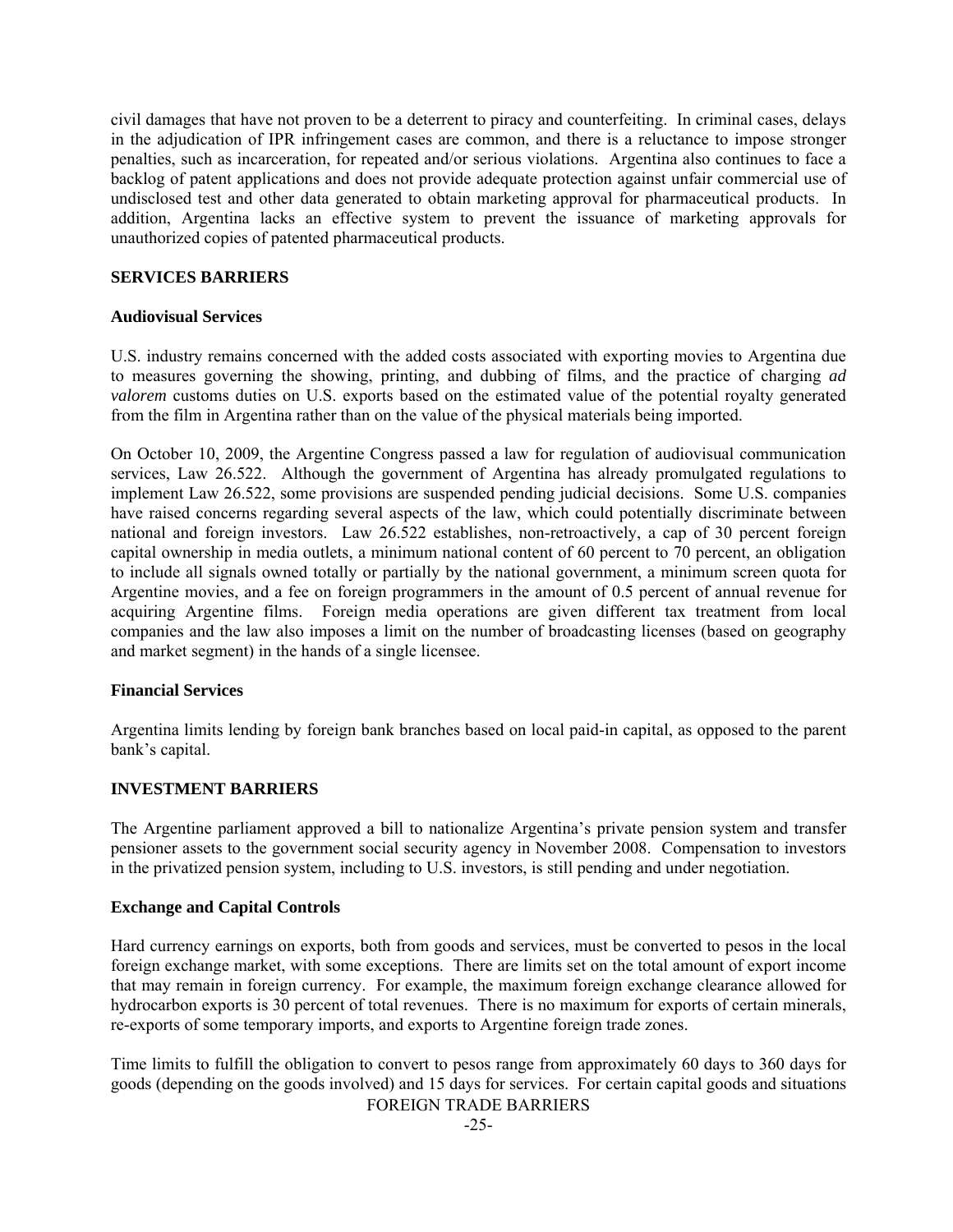where Argentine exports receive longer-term financing not exceeding six years, Argentine exporters receive more liberal time limits. A portion of foreign currency earned through exports may be used for foreign transactions.

Argentina has expanded its capital control regime since 2003, with the stated goal of avoiding the potentially disruptive impact on the nominal exchange rate from large short-term capital flows. In May 2005, the government issued Presidential Decree 616 revising registration requirements for inflows and outflows of capital and extending the minimum investment time period from 180 days to 365 days. The Decree also expanded the registration requirement to include "all types of debt operations of residents that could imply a future foreign currency payment to nonresidents" and requires that all foreign debt of private Argentine residents, with the exception of trade finance and initial public debt offerings that bring foreign exchange into the market, must include provisions that the debt need not be repaid in fewer than 365 days. Since 2004, both foreign and domestic institutional investors are restricted to total currency transactions of \$2 million per month, although transactions by institutions acting as intermediaries for others do not count against this limit. In June 2010, the Argentine Central Bank introduced a regulation that permitted Argentine residents to conduct more than \$2 million per month in foreign exchange transactions for specific enumerated purposes, *e.g.*, to purchase bonds issued by the federal government, to deposit in the local banking system, and to finance investment projects. The Central Bank also requires Argentine residents who purchase more than \$250,000 within a year to show that the purchase is compatible with personal income tax filings.

The Ministry of Economy implemented Decree 616 through resolutions in 2005 and 2006 that imposed more restrictive controls on the following classes of inbound investments: inflows of foreign funds from private sector debt (excluding foreign trade and initial public offerings of stock and bond issues); inflows for most fiduciary funds; inflows of nonresident funds that are destined for the holding of Argentine pesos or the purchase of private sector financial instruments (excluding foreign direct investment and the primary issuance of stocks and bonds); and investments in public sector securities purchased in the secondary market. These inflows are subject to three restrictions: (a) they may not be transferred out of the country for 365 days after their entry; (b) proceeds from foreign exchange transactions involving these investments must be paid into an account in the local financial system; and (c) a 30 percent unremunerated reserve requirement must be met, meaning that 30 percent of the amount of such transactions must be deposited in a local financial entity for 365 days in an account that must be denominated in dollars and pay no interest. As of September 2006, a deposit is not required for capital inflows intended to finance energy infrastructure works. Furthermore, as of January 2008, a deposit is not required for inflows for the purchase of real estate property by foreigners as long as the foreign exchange liquidation occurs on the day of settlement (and transfer of the title). As of February 2009, a deposit is not required for inflows to be used for tax payments and social security contributions within the 10 days following settlement of the foreign currency exchange. Violations are subject to criminal prosecution. In October 2007, the Central Bank introduced new control measures, banning all foreign entities from participating in Central Bank initial public offerings. However, foreign firms may still trade Central Bank debt instruments on the secondary market.

## **Non-Payment of Investment Treaty Awards**

Fifteen U.S. investors have submitted claims to investor-state arbitration under the United States-Argentina bilateral investment treaty (BIT). Some of these claims allege that measures imposed by Argentina during the financial crisis that began in 2001 breached certain BIT obligations. Investor-state arbitral tribunals have ruled against Argentina in a number of these cases, awarding hundreds of millions of dollars to U.S. investors.